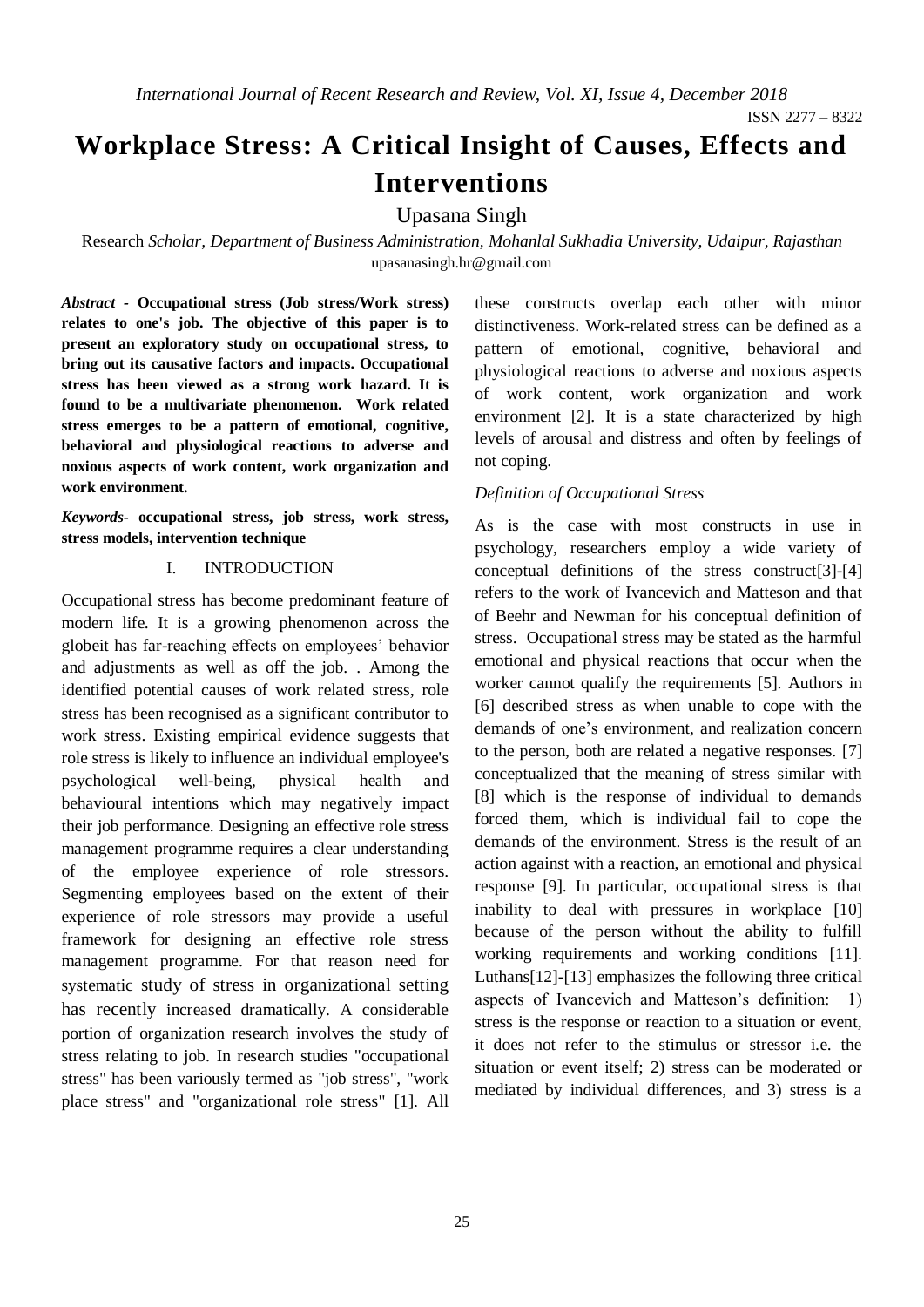response to "'excessive psychological and/or physical demands,' because only special or unusual situations (as opposed to minor life adjustments) can really be said to produce stress".

## II. FACTORS / SOURCES OF JOB STRESS

Generally, Job stress can arise from either the environment of work i.e. organizational or situational stress or from the characteristics of the workers themselves i.e. dispositional stress [14]



#### *a) Organizational Stressors*

Some sources of organizational stress include:

- 1) Work-related factors
- 2) Job or Role ambiguity
- 3) Role conflict
- 4) Organizational Structural Factors

#### 5) Interpersonal stress

#### 6) Organizational change

| <b>Environment specific</b>                          | Organization specific                | Job specific                                                                  |
|------------------------------------------------------|--------------------------------------|-------------------------------------------------------------------------------|
| Economic conditions                                  | Changes within<br>organization       | Poor fit between abilities<br>and skills needed to<br>perform job effectively |
| Increased levels of<br>competition                   | Reorganizations                      | Work overload                                                                 |
| Technological development                            | Leadership                           | Work pace                                                                     |
| Changes in production and<br>products                | Layoffs                              | Pressure to work longer<br>hours                                              |
| New forms of organization<br>and product development | Organizational culture<br>climate    | Job characteristics                                                           |
| Drive for greater cost-<br>effectiveness             | Mergers, acquisitions and<br>similar | Conflicting job demands                                                       |
| <b>Networks</b>                                      | Changes of company<br>ownership      | Unclear job expectations                                                      |
| Multinationals                                       | Workforce diversity                  | Pressures of responsibility                                                   |
| General public concern for<br>the environment, etc.  | Promotion policies                   | Time pressures                                                                |
|                                                      | Job security                         | Lack of information                                                           |
|                                                      | More training needed, etc            | Working conditions                                                            |
|                                                      |                                      | Physical danger, etc.                                                         |

#### *b) Dispositional Stressors*

These are stressors arising from the individual characteristics of the workers themselves. One of such is the Type a personality or Type aBehavioral pattern which research has shown is characterized by excessive drive and competitiveness, a sense of urgency, impatience and underlying hostility [15]-[16]. Workers with this personality type have been found to experience or report higher stress than other personality types, e.g. Type B, under the same workload [17]-[18].

The degree of stress experienced depends on the functioning of two protective physiological mechanisms [19]:

#### *1) Alarm reaction*

When confronted with a threat to our safety, our first response is physiological arousal: our muscles tense and breathing and heart rate become more rapid. This serves us well when the threat is the proverbial bull in the field rushing towards us. We either fight or flee. Present day threats tend to be more psychological.

For Example: Unjustified verbal attack by a supervisor at work. It is usually not acceptable socially to act by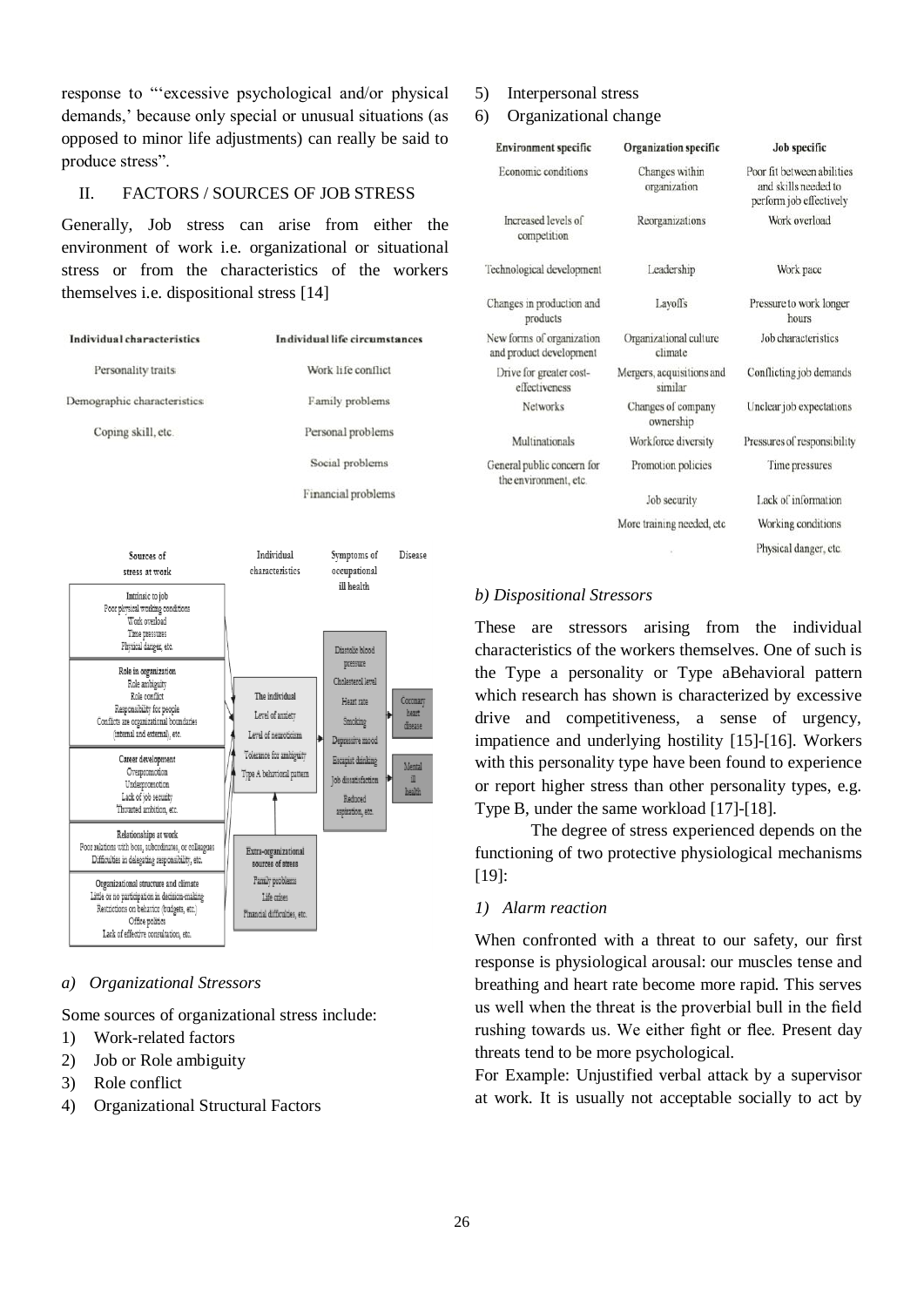"Fight or Flight" and an alternative means of expressing the resultant emotional and physical energy is required. This falls in the arena of assertive communication.

#### *2) Adaptation*

The second adaptive mechanism allows us to cease responding when we learn that stimuli in the environment are no longer a threat to our safety [20]. For example when we first spend time in house near airway line, our response to train hurtling past is to be started, as described above. Overtime our response dwindles, if this process did not function, we would eventually collapse from physical wear and tear and mental exhaustion.

# III.IMPACTS OF OCCUPATIONAL STRESS

Stress affects the employees in an organization probably because shortage of time, heavy workload, conflict of roles, working condition, job and relationships between individuals [21-22] conceptualized that stress affects the individual s adjustment which is their performance and the productivity. Besides that, the occupational stress can negatively affect employee absence [23] turnover and health problems [24-27] low performance [28-31] individual workers highlighting counterproductive work behavior [32] and it described as a main managerial and economic issue. A study conducted by [33] showed that long-term exposure to stress and disease, including coronary heart disease, hypertension, some forms of cancer, depression, anxiety, stomach and strokes [34- 36]. Lot of the researchers has found that occupational stress affecting individuals and organizations. In organizational settings, stress nowadays becomes a major contributor to an individual's health and performance issues, and unnecessary events and organizational costs. Hence, a lot of researchers divided occupational stress into two groups which is individual level and organizational level. There are three subgroups on the individual level:



# IV. THEORIES OF OCCUPATIONAL STRESS

Because stress results from the complex interactions between large systems of interrelated variables, there are several psychological theories and models that address occupational stress.

## *A) [Person Environment Fit Model](https://en.wikipedia.org/wiki/Person%E2%80%93environment_fit)*

This model "suggests that the match between a person and their work environment is key in influencing their health. For healthy conditions, it is necessary that employees' attitudes, skills, abilities and resources match the demands of their job, and that work environments should meet workers' needs, knowledge, and skills potential. Lack of fit in either of these domains can cause problems, and the greater the gap or misfit (either subjective or objective) between the person and their environment, the greater the strain as demands exceed abilities, and need exceeds supply. These strains can relate to health related issues, lower productivity, and other work problems. Defence mechanisms, such as denial, reappraisal of needs, and coping, also operate in the model, to try and reduce subjective misfit"

# *B) [Job Characteristics Model](https://en.wikipedia.org/wiki/Job_characteristic_theory)*

This model "focuses on important aspects of job characteristics, such as skill variety, task identity, task significance, autonomy, and feedback. These characteristics are proposed to lead to 'critical psychological states' of experienced meaningfulness, and experienced responsibility and knowledge of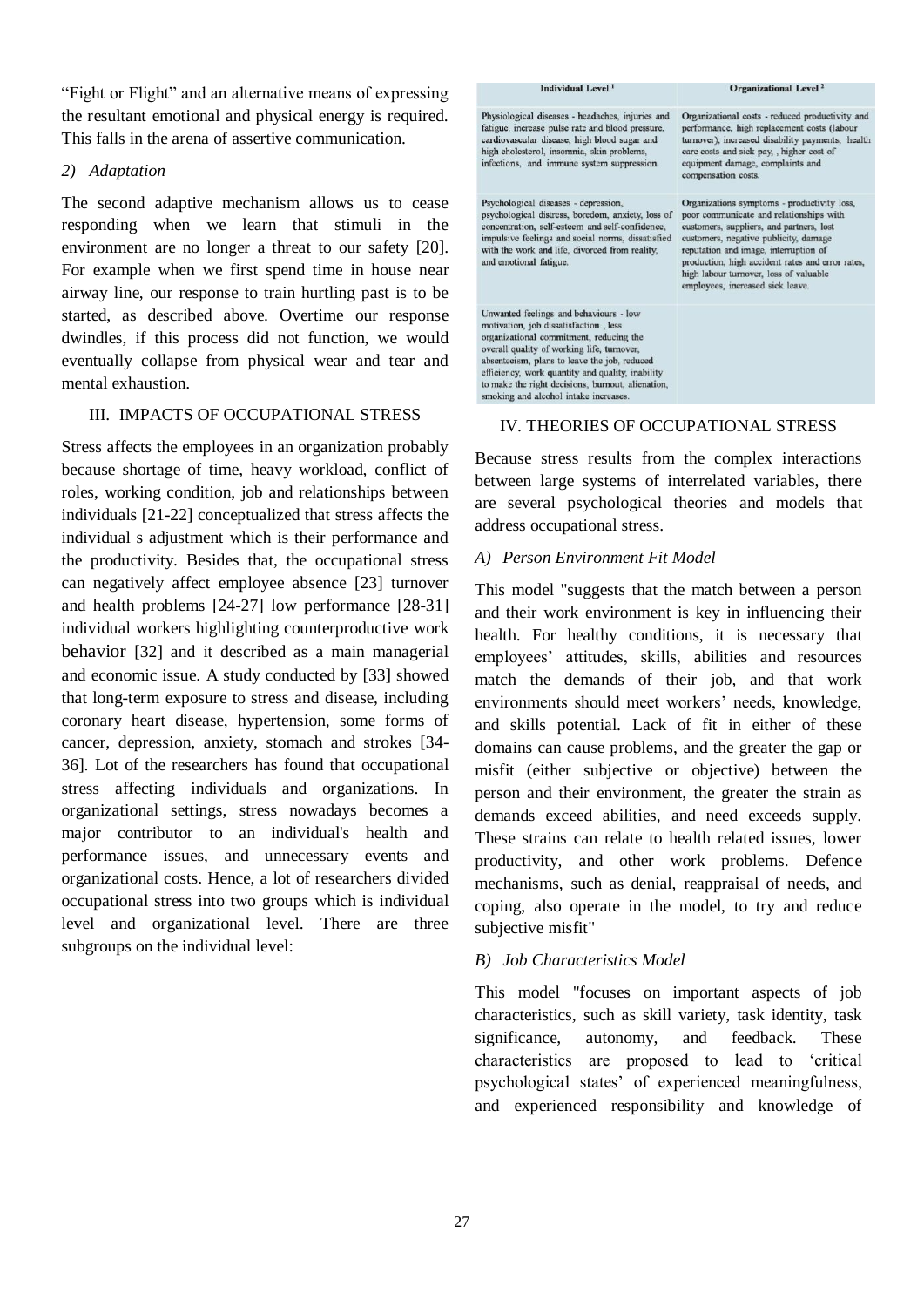outcomes. It is proposed that positive or negative work characteristics give rise to mental states which lead to corresponding cognitive and behavioural outcomes, e.g. motivation, satisfaction, absenteeism, etc. In conjunction with the model, [37] developed the Job Diagnostic Survey, a questionnaire for job analysis, which implies key types of job-redesign including combining tasks, creating feedback methods, job enrichment, etc."

# *C) [Diathesis-Stress Model](https://en.wikipedia.org/wiki/Diathesis%E2%80%93stress_model)*

This model looks at behaviours as a susceptibility burden together with stress from life experiences. It is useful to distinguish stressful job conditions or stressors from an individual's reactions or strains<sup>.</sup> Strains can be mental, physical or emotional. Occupational stress can occur when there is a discrepancy between the demands of the environment/workplace and an individual's ability to carry out and complete these demands. Often a stressor can lead the body to have a physiological reaction that can strain a person physically as well as mentally. A variety of factors contribute to workplace stress such as excessive workload, isolation, extensive hours worked, [toxic work environments,](https://en.wikipedia.org/wiki/Toxic_workplace) lack of autonomy, difficult relationships among co-workers and management, management bullying, [harassmenta](https://en.wikipedia.org/wiki/Workplace_harassment)nd lack of opportunities or motivation to advancement in one's skill level.

# *D) [Jobs-Demand Resources Model](https://en.wikipedia.org/wiki/Job_demands-resources_model)*

This model posits that strain are a response to imbalance between demands of one's job and the resources he or she has to deal with those demands.

Demands: the physical, psychological, social, or organizational aspects of a job that require sustained physical and/or psychological effort or skills. Therefore, they are associated with expenditure of time and energy [38].

Job Resources: the physical, psychological, social, or organizational aspects of the job that aid in achieving work goals; reduce job demands and the associated physiological and psychological cost; stimulate personal growth, learning, and development.

# *E) Effort-Reward Imbalance Model*

This model focuses on the reciprocal relationship between efforts and rewards at work. "More specifically, the ERI Model claims that work characterized by both high efforts and low rewards represents a reciprocity deficit between high 'costs' and low 'gains', which could elicit negative emotions in exposed employees. The accompanying feelings may cause sustained strain reactions. So, working hard without receiving adequate appreciation or being treated fairly are examples of a stressful imbalance. Another assumption of the ERI Model concerns individual differences in the experience of effort-reward imbalance. It is assumed that employees characterized by a motivational pattern of excessive job-related commitment and a high need for approval (i.e., over commitment) will respond with more strain reactions to an effort-reward imbalance, in comparison with less over-committed people."

# V. DEALING WITH OCCUPATIONAL STRESS

The harmful and costly consequences of stress demonstrate the need for strategies to limit stressors within the organization [39] as well as to deal with stress that already occurred. Namely, those organizations which fully address the issue of workrelated stress through problem.Recognition and problem-solving activities will be better placed to deal with the demands of a rapidly changing world and thus enhance their chances of gaining competitive advantage [40] fortunately, there are ways of dealing with occupational stress. Firstly, organizations and their employees should become more aware of the degree to which stress is an unnecessary cost, and a cost which they must seek to eliminate if their organizations are to survive and grow. Naturally, this awareness must start at top management level where the estimated cost of stress is sufficient to generate organizational commitment to subsequent action [41] Secondly, work-related stress should become an issue which increasingly features on the agenda of efficient managers [42]. In an increasingly competitive and fast changing business world, efficient managers should feel compelled to address the issue of work-related stress through counting the costs and taking appropriate action so as to minimize its effects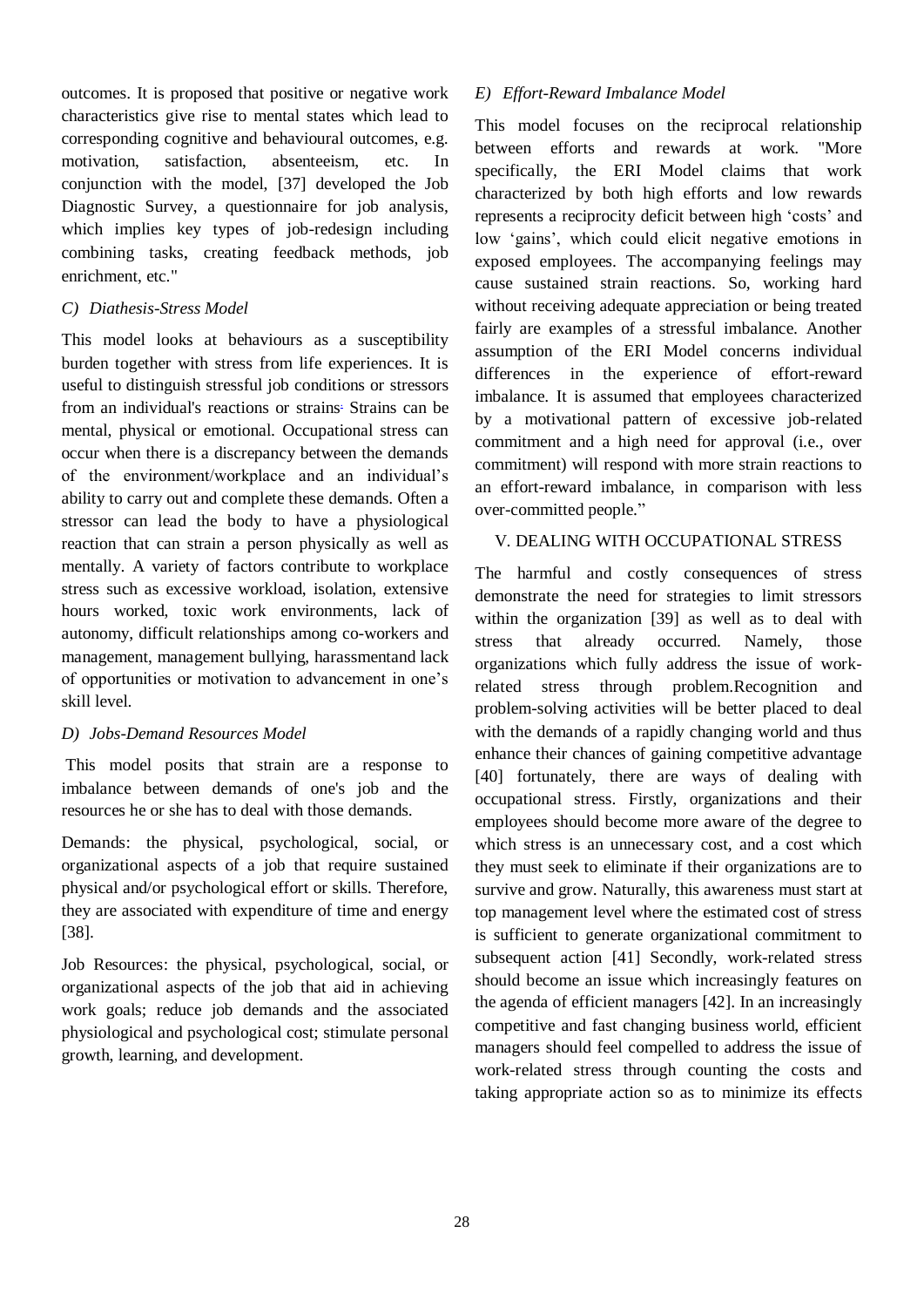[43].Managers should expend their efforts in reducing the significant sources of stress [44] as this leads to a higher employee satisfaction, increases the productivity of the workforce and reduces negative consequences of stress, which at the end results in higher profits. Thirdly, training and employee assistance programs dealing with stress should be on employees' disposal. Various workshops, seminars and conferences should increase employees' awareness of the costs associated with employee stress, and should teach them how to cope with stressful situations and states. As [45] explains, training can have a positive impact on tacking stress in the workplace, as it helps employees become more resilient towards stress, enables them to tackle the root causes of any problems, and helps managers who not only need to manage their own stress levels, but are responsible for their direct reports. Considering the organizational and personal costs of high stress, there is certainly an implied payoff in training managers and employees to recognize organizational factors that contribute to stress, and to take steps to alleviate them [46]. At the end, unfortunately, it has to be said that advanced organizations of the west appear to have taken actions based upon their increased understanding of the relationship between stress and organizational outcomes, while benefits which accrue from such initiatives are so far not recognized in Croatia.

# VI. RELATIONSHIP BETWEEN INDIVIDUAL CHARACTERISTICS AND OCCUPATIONAL **STRESS**

Individual differences affect our perceptions and interpretations of events around us. They contribute to our experience of stress (primary appraisal), and our decisions what to do to deal with the stressor – our choice of coping process (secondary appraisal) [47] )explain, vast individual differences in vulnerability to stress alter an individual's perception of a potential source of stress (direct effect), impact on the transformation of perceived stress into various consequences of stress (indirect effect), and ameliorate these stress consequences (direct effect). The personality variables that have been linked to stress include locus of control, self-esteem, type A behavior pattern, hardiness, and negative affectivity [48-49] among which gender, age and hierarchical level were found to be the most significant, as further explanations reveal. A general tendency exists in the literature according to which females experience higher levels of occupational stress regarding gender-specific stressors and have different ways of interpreting and dealing with problems related to their work environment [50] found that female managers are under much more pressure than their male counterparts, and found that female teachers experienced significantly higher levels of occupational stress compared to their male counterparts. In [51], it is pointed that women experience the greater level of stress as they are more vulnerable to the demands of work to the extent that they often have more non-work demands than men. [52] notifies that, for the female professional, gender stereotyping in the workplace ads to the role conflict stress experiences, while [53] explains that role demands such as that of being wife, mother and professional provoke role conflict. Finally, the results of the bivariate analysis conducted by [54] revealed significant differences in terms of physical and psychological wellbeing amongst the male and female sample. Concerning the relationship between age and occupational stress, the ability to handle stress associated with job and organization was found to increase with age [55]. For example, researches revealed that younger staff members reported more job stress than older staff [56] that employees who are less than 30 years old experience the highest levels of stress [57] that staff between the ages 31 and 40 suffered the most from job stress [58] and that younger teachers experienced higher levels of burnout, specifically in terms of emotional exhaustion and disengagement from the profession [59]. The major explanation for such a finding is that older employees have often reached a stage where career development is not their major concern, and hence a number of job characteristics which may cause stress to younger staff, who have their career ahead of them, do not cause stress to older staff [60]. Lastly, staff employed at the higher job levels were found to be less stressed that those employed at the lower job levels. As well, different levels of management influence preference for stress coping styles, specifically, as it is progressed towards the more senior levels of management, delegation and maintaining style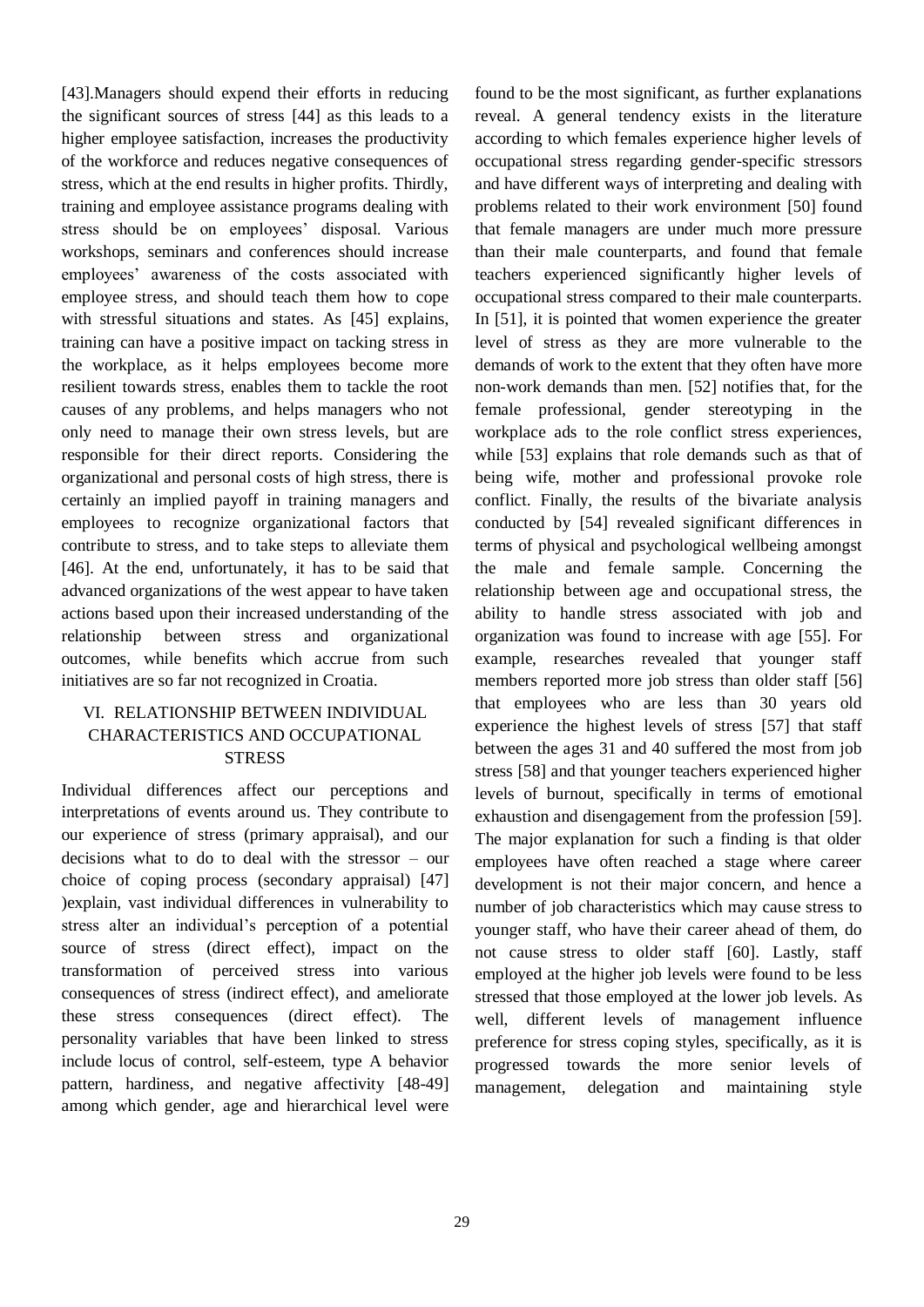relationships are considered the most useful forms [61- 62].

#### VII. PREVENTION FROM STRESS

A combination of organizational change and stress management is often the most useful approach for preventing stress at work. Both organizations and employees can employ strategies at organizational and individual levels. Generally, organizational level strategies include job procedure modification and employee assistance programs (EAP) [63]. Individual level strategies include taking vacation. Getting a realistic job preview to understand the normal workload and schedules of the job will also help people to identify whether or not the job fit them.

# VII. HOW AN ORGANIZATION CAN PREVENT JOB STRESS

- Ensure that the workload is in line with workers' capabilities and resources [64].
- Design jobs to provide meaning, stimulation, and opportunities for workers to use their skills.
- Clearly define workers' roles and responsibilities [65].
- To reduce workplace stress, managers may monitor the workload given out to the employees. Also while they are being trained they should let employees understand and be notified of stress awareness [66].
- Give workers opportunities to participate in decisions and actions affecting their jobs [67].
- Improve communications-reduce uncertainty about career development and future employment prospects.
- Provide opportunities for social interaction among workers [68].
- Establish work schedules that are compatible with demands and responsibilities outside the job.
- Combat workplace [discrimination](https://en.wikipedia.org/wiki/Discrimination) (based on race, gender, national origin, religion or language) [69].
- Bringing in an objective outsider such as a consultant to suggest a fresh approach to persistent problems [70].
- Introducing a participative leadership style to involve as many subordinates as possible to resolve stress-producing problems.

 Encourage work-life balance through familyfriendly benefits and policies [71].

# VIII. CONCLUSION

The exploration on occupational-stress/work-stress/Jobstress has been relatively a neglected area of research among industrial/organizational psychologists. Occupational stress (Job stress/Work stress) relates to one's job. Occupational stress often stems from unexpected responsibilities and pressures that do not align with a person's knowledge, skills, or expectations, inhibiting one's ability to cope. The literature review projects the idea that too much stress at work place has a toxic effect whereas too little stress may result in boredom and apathy and low performance. Job stress and job satisfaction are inversely (negatively) correlated. Occupational stress is a manifestation of environmental, organizational and individual variables. It is concluded and suggested that an empirical research in the domain of occupational stress and employee health should consider and map the impact and influences of these factors viz., 1. Environmental, 2. personal, 3. process, 4. human consequences, 5. Organizational consequences, 6. Role dynamics, 7. Timeof stress and 8. Adaptive responses. Stress is found to be additive and there is also a positive relationship between role stressors and job stress. Occupational stress (Job stress/Work stress) need to be kept harnessed and minimized to provide conducive work environment in the organization.

#### IX. REFERENCES

- [1] Quick, J.C., Quick, J.D., Nelson, D.L., and Harrell, J.J. (1997). *Preventive stress management in organizations.* Washington, D.C.: American Psychological Association.
- [2] Netemeyer, R.G., Maxham, J.G., and Pullig, C. (2005*). Conflicts in the work-family interface: Link to job stress, service employee performance and customers purchase* intent. Journal of Marketing.
- [3] Chusmir, L. H., Franks, V. (1988), *Stress and the Woman Manager,* Training & Development Journal, 42(10): 66-70
- [4] McHugh, M. (1993*), Stress at work: Do managers really count the costs?*, Employee Relations, 15(1): 18- 32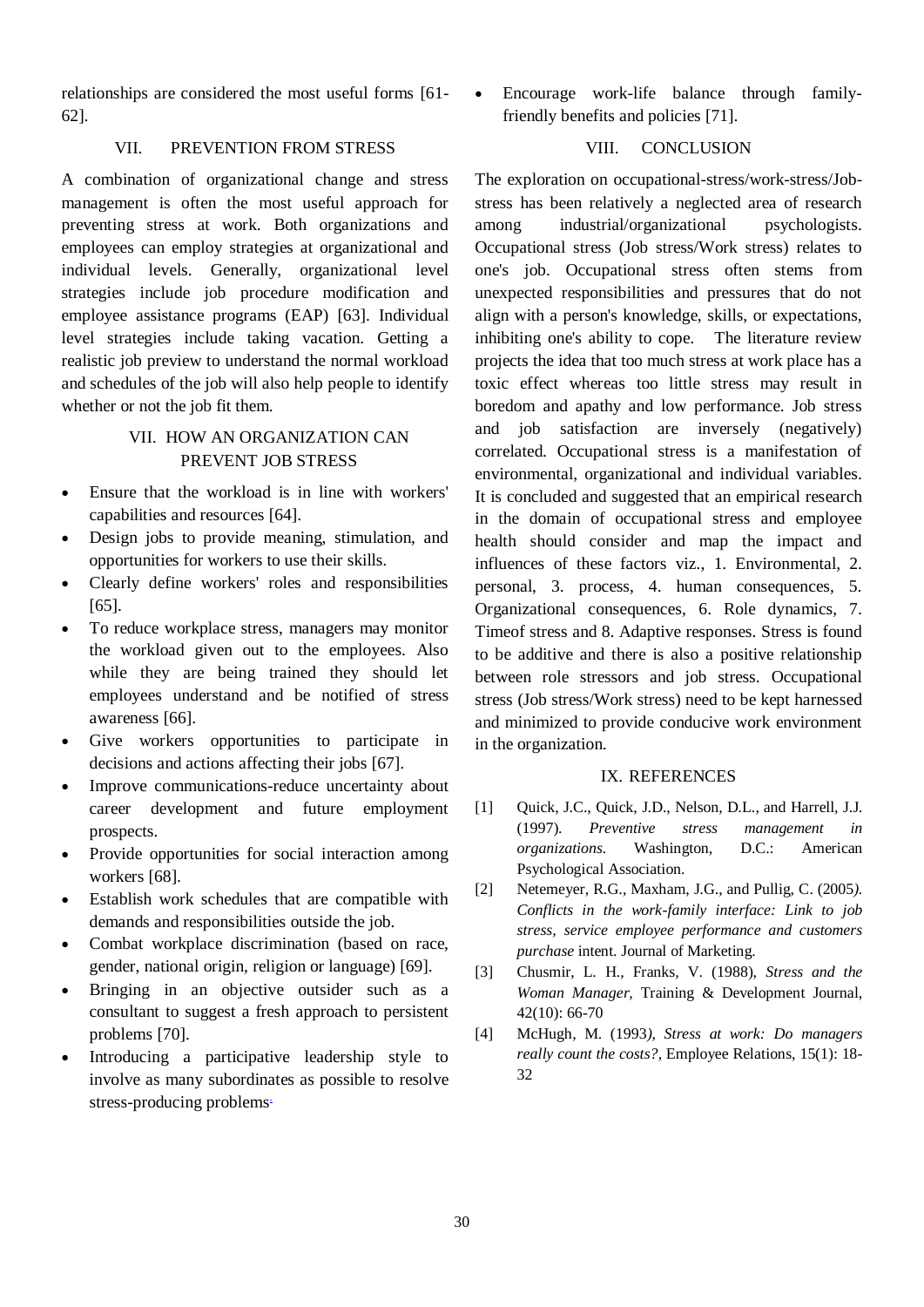- [5] Kahn, R.L., Wolfe, D.M., Quinn, R.P., Snoek, J.D., Rosenthal, R.A., (1964). *Organizational stress: Studies in role conflict and ambiguity*. New York: Wiley. p.19.
- [6] Cox T, Griffiths A. *The nature and measurement of work stress: theory and practice.* In: Wilson JR, Corlett EN, et al , eds. Evaluation of human work: a practical ergonomics methodology , 2nd ed. London: Taylor & Francis, 1995:783–803
- [7] Cooper CL, Marshall J. *Occupational sources of stress: a review of the literature relating to coronary heart disease and mental ill health*. J Occupy Health Psychol 1976; 49:11–28.
- [8] Lazarus S, Folk man S.*Stress, appraisal and coping*. New York: Springer,1984
- [9] Williams S, Michie S, Patani improving *the health of the NHSworkforce* .London: The Nuffield Trust, 1998. A systematic review of the evidence of associations
- [10] Antoniou, A.G., Davidson, M.J., Cooper, and C.L. 2003: *Occupational stress, job satisfaction and health state in male and female* junior hospital doctors in Greece. J. Manag. Psychol., 186, 592 621.
- [11] Antoniou, A.-S., Polychroni, F., Vlachakis, A.-N. 2006. *Gender and age differences in occupational stress and professional burnout between primary and high-school teachers in Greece,* J. Manag. Psychol., 217: 682 690.
- [12] Beehr, T.A., Newman, J.E. 1978, *Job stress, employee health, and organizational effectiveness: a facet analysis, model and literature review.* Personnel Psychol., 31: 665 99.
- [13] Ben-Bakr, K.A., Al-Shammari, I.S., Jefri, O.A. 1995. *Occupational stress in different organizations: a Saudi Arabian survey*, J. Manag. Psychol., 105: 24 28.
- [14] Blake, C.G., Saleh, S.D., Whorms, H.H. 1996. *Stress and satisfaction as a function of technology and supervision type,* Int. J. Operate. Product. Manag., 165: 64 73.
- [15] Boyd, S. Wylie, C. 1994. *Workload and stress in New Zealand Universities.* Wellington: New Zealand Council for Educational Research and the Association of University StaV of New Zealand.
- [16] Brown, R.D., Bond, S., Gerndt, J., Krager, L. 1986. *Stress on campus: An interactional perspective*. Res. High. Educ., 24(1): 97 112.
- [17] Chang, K., Lu, L. 2007. *Characteristics of organizational culture, stressors and wellbeing: The case of Taiwanese organizations*. J. Manag. Psychol., 22: 549 568. Doi: 10.1108/02683940710778431.
- [18] Chraif, M. 2010. *Counterproductive behavior at work place,* Bucharest: University
- [19] Chusmir, L.H., Franks, V. 1988, *Stress and the woman manager.* Train. Dev. J., 4210: 66 70.
- [20] Cooper, C. L., Marshall, J. (1976), *Occupational sources of stress: a review of the literature relating to coronary heart disease and mental ill health,* Journal of occupational psychology, Vol. 49, No. 1, pp. 12
- [21] Comish, R., Swindle, B. 1994, *Managing stress in the workplace.* Nat. Public Account. 399: 24 28.
- [22] Cooper, C.L. 1986. *Job distress: Recent research and the emerging role of the clinical occupational psychologist*. Bull. Br. Psychol. Soc., 39: 325 331.
- [23] Cooper, C.L., Cartwright, S. 1994. *Healthy mind, healthy organization: A proactive approach to occupational stress*. Hum. Relate. 47: 455 470.
- [24] Cooper, C.L., Marshall, J. 1976. *Occupational sources of stress: a review of the literaturerelating to coronary heart disease and mental ill health.* J. Occupy. Psychol., 49: 11 28.
- [25] Cox T.1992. *Stress research and stress management: Putting theory to work.* HSE Contract Research Report No. 61.
- [26] Due, J. K. 1994. *Job stressors and their effects on physical health, emotional health and job satisfaction in a university.* J. Edu. Admin., 32: 59 78.
- [27] Earnshaw, J., Morrison, L. 2001, *Should employers worry, Workplace stress claims following the John Walker decision*, Personnel Rev., 304: 468-487
- *[28]* Erkutlu, H. V., Chafra, J. 2006, *Relationship between leadership power base and job stress of subordinates: example from boutique hotels.* Manag. Res. News, 295: 285 297.
- [29] *Fairbrother, K., Warn, J. 2003. Workplace dimensions, stress and job satisfaction*. J. Manager. Psychol., 181: 8 21.
- [30] Farrington, A. 1995. *Stress and nursing*. Br. J. Nurs., 4(10): 574 578.
- [31] Fulcheri, M., Barzega, G., Maina, G., Novara, F., Ravizza, L. 1995. *Stress and Managerial work: organizational culture and technological changes:*a clinical study, J. Manag. Psychol., 104: 3 8.
- [32] Geving, A.M. 2007*. Identifying the types of student and teacher behaviors associated with teacher stress.* Teach. Teacher Edu., 23(5): 624 640.
- [33] Grim Shaw, J. 1999. *Employment and health: Psychosocial stress in the workplace*. The British Library, London.
- [34] Guppy, A., Gutteridge, T. 1991. *Job satisfaction and occupational stress in UK general hospital nursing staff.* Work and Stress, 5: 315 323.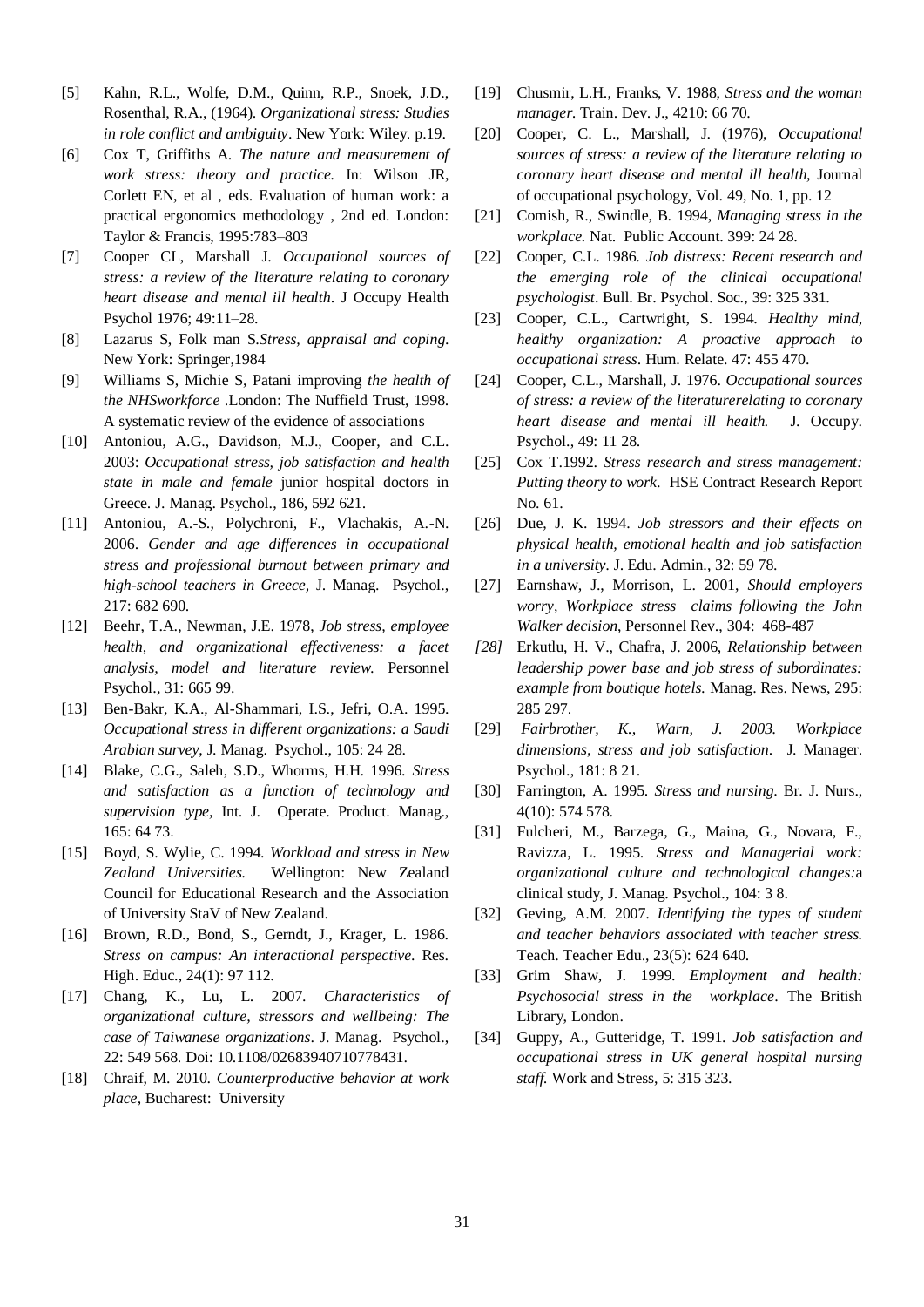- [35] Health and Safety Executive.*Organizational* interventions for work stress: a risk management *approach.* Norwich: Her Majesty's Stationery Office, 2000
- [36] Hellriegel, D., Slocum, J.W., Woodman, R.W. 1983: *Organizational behavior*. West Publishing, New York.
- [37] Hoel, H., Sparks, K., Cooper, C. L. 2001, *The cost of violence/stress at work and the benefits of a violence/stress-free working environment*, report commissioned by the Int. Labor Organization IL Geneva
- [38] Holmlund-Rytkönen, M., Strandvik, T. 2005, *Stress in business relationships,* J. Bus. Indus. Market., 201: 12 22.
- *[39]* Johnson, P.R., Indvik, J. 1996. *Stress and workplace violence: it takes two to tango*. J. Manag. Psychol., 116: 18 27
- [40] *Kalimo, R., Vuori, J. 1991. Work factors and health: The predictive role of preemployment experiences*. J. Occupy. Psychol., 64: 97 115.
- [41] Kohler, S., Kamp, J. 1992. *American workers under pressure. Technical Report*. St Paul. St Paul Fire and Marine Insurance Company, Minnesota.
- [42] Luthans, F. (2002). Organizational behavior (9th ed.). Boston: McGraw-Hill Irwin.
- [43] Lind, S.L., Otte, F.L. 1994. *Management Styles, Mediating Variables, Stress Among HRD Professionals*. Hum. Resour. Dev. Q., 54: 301 316
- [44] Lu, L., Cooper, C.L., Kao, S.-F., Zhou, Y. 2003. *Work stress, control beliefs and well-being in Greater China An exploration of sub-cultural differences between the PRC and Taiwan*, J. Manag. Psychol., 186: 479 510
- [45] Luthans, F. 2010. *Organizational behavior*, 12th edn., McGraw-Hill, New York, NY.
- [46] Mackay, C.J., Cousins, R., Kelly, P.J., Lee, S., Mccaig, R.H.2004. *Management standards and workrelated stress in the UK: policy background and science.* Work Stress, 182: 91 112.
- [47] Mansor, A.T., Fontaine, R., Chong, S.C. 2003. *Occupational stress among managers: a Malaysian Survey.* J. Manga. Psychol., 186: 622 628.
- [48] McHugh, M. 1993, *Stress at work: Do managers really count the costs?,* Employee Relations, 151: 18 32
- [49] Rees, W.D. 1997. *Manager Stress dealing with the causes, not the symptoms. Indus*. Commercial Train. 292: 35 40.
- [50] Ross, G.F. 2005. *Tourism industry employee work stressesa present and future crisis*, J. Travel Tourism Market., 192/3: 133 147.
- [51] Schabracq, M.J., Cooper, C.L. 2000*, the changing nature of work and stress*. J. Manag. Psychol., 153: 227 241.
- [52] Seldin, P. 1987*. Research findings on causes of academic stress. In: Seldin, P. (Ed.), coping with faculty stress.* Jossey-Bass, San Francisco, CA. Pp. 13 24.
- [53] Selye, H. 1976. *The Stress of Life*, McGraw-Hill, New York, NY.
- [54] Sharpley, C.F., Reynolds, R., Acosta, A., Dua, J.K. 1996. *The presence, nature and eVects of job stress on physical and psychological health at a large Australian University*. J. Edu. Admin., 34: 73 86.
- [55] Smith, A. 2000. *The scale of perceived occupational stress.*Occupy. Med., 50: 294 298.
- [56] Spector, P.E. 2008*, Industrial and organizational psychology: Research and practice*, 5th edn., John Wiley and Sons, New York, NY.
- [57] Stacciarini, J.M.R., Troccoli, B.T. 2004. *Occupational stress and constructive thinking: health and job satisfaction*. J. Adv. Nurs., 465: 480 487.
- [58] Ugoji, E.I., Isele, G. 2009: *Stress management and corporate governance in Nigerian organizations.* Eur. J. Sci. Res., 273: 472 478.
- [59] Williams and Cooper, 2002*. Experience sampling mood and its correlates at work*. J. Occupy. Org. Psychol., 78: 171 193.
- [60] Shuttleworth, A. (2004), *Managing workplace stress: how training can help,* Industrial and Commercial Training, 36(2): 61-65
- [61] Moran, C. C. (1998), *Stress and emergency work experience: a non-linear relationship*, Disaster Prevention and Management, 7(1): 38-46
- [62] Ganster, D. C., Schaubroeck, J. (1991), *Work Stress and Employee Health,* Journal of Management, 17(2): 235-271
- [63] Lind, S. L., Otte, F. L. (1994), *Management Styles, Mediating Variables, and Stress Among HRD Professionals,* Human Resource Development Quarterly, 5(4): 301-316
- [64] Dua, J. K. (1994), *Job stressors and their effects on physical health, emotional health, and job satisfaction in a university*, Journal of Educational Administration, 32(1): 59-78
- [65] Sharpley, C. F., Reynolds, R., Acosta, A., Dua, J. K. (1996), *The presence, nature and effects of job stress on physical and psychological health at a large Australian university*, Journal of Educational Administration, 34(4): 73-86